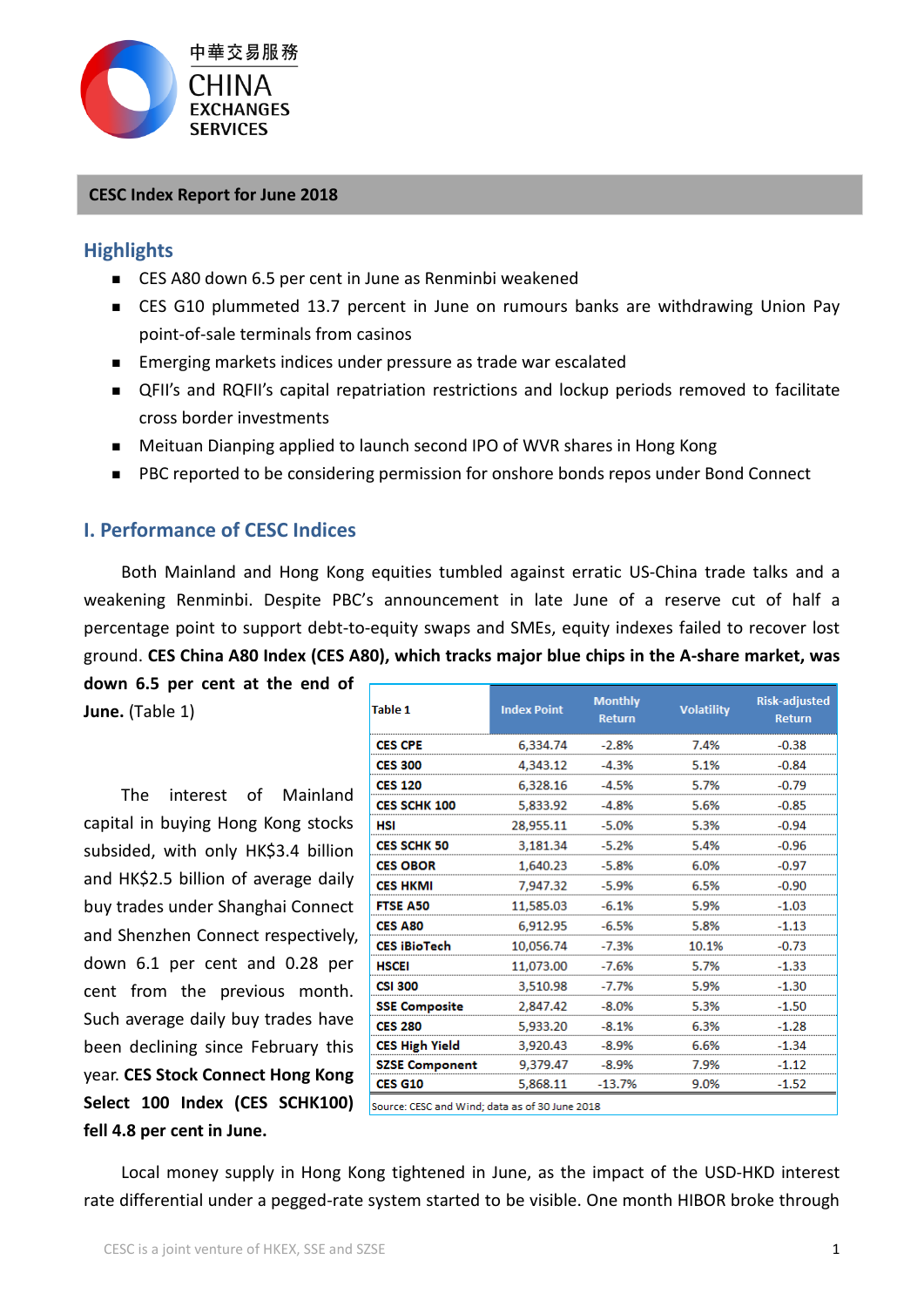2 per cent in the month. **CES Forecast High Dividend Yield Index (CES FHY) that tracks stocks for high dividend portfolios shed 8.9 per cent in the month.**

Rumour has it that Macau is working on new measures to crack down on cash withdrawals by UnionPay card swiping in casinos, resulting in the removal of UnionPay point-of-sale terminals from some casinos. With the World Cup in full swing, there were concern about the growth rate of Macau's gaming revenue in June. **CES Gaming Top 10 Index (CES G10), which tracks gaming stocks in the Hong Kong market, dropped 13.7 per cent.**

#### **II. Other stock indices**

Global stock markets, emerging markets in particular, tumbled as trade conflict escalated. Both Shanghai and Shenzhen were over 8 per cent lower. Australian stocks bucked the trend by rising 3 per cent and emerged as

the month's best performer. (Chart 1) Chart 1

The US maintained its plan to subject US\$50 billion worth of imports from China to a 25 per cent tariff, and announced in mid-June a detailed list of goods, mainly high tech products, on which the tariff would be imposed from 6 July. The list of products was identified as products to benefit under the "Made in China 2025" plan. The State Council of China responded by immediately announcing a 25 per cent tariff on US\$50 billion worth of imports from the US, focusing on agricultural products and automobiles.

# **Movement in Global Stock Indices in June**



Source: CESC and Bloomberg, as of 29 June 2018

Apart from its action against imports from China, the US also scrapped tariff exemptions for steel and aluminium imported from the EU, Canada and Mexico, and started an investigation of automobile imports from the EU on grounds of national security. Tariffs were also proposed on imported cars and car parts, leading to widespread opposition from the EU countries and Japan.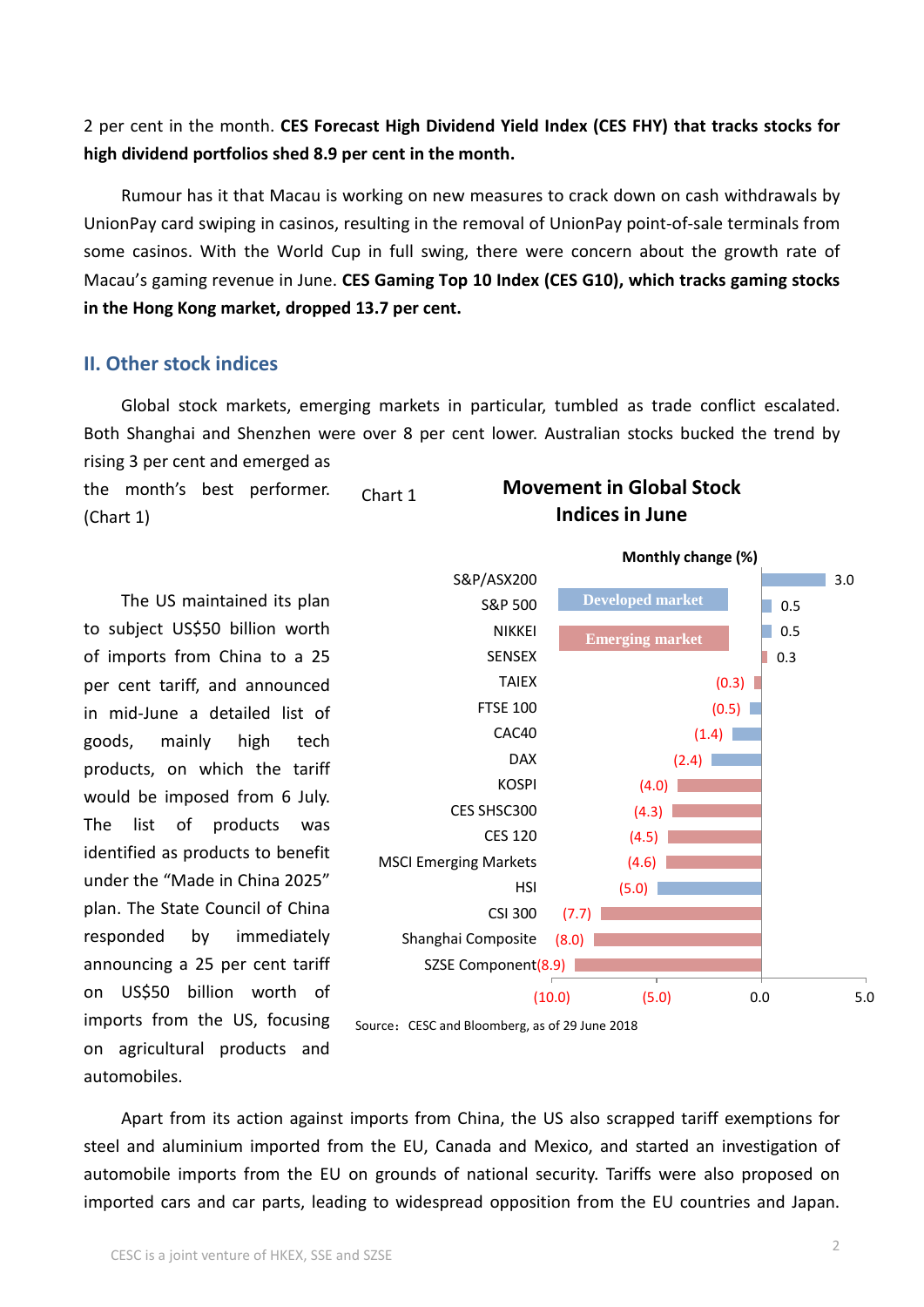Major global stock markets plummeted as trade war fears intensified.

The US Fed raised interest rates by a quarter of a percentage point as expected. Instead of expecting three rate hikes this year, it is now forecasting four in 2018 and three in 2019. Continuing rate hikes in the US together with risk aversion in the market dragged down both equities and forex in a number of emerging markets. MSCI's emerging markets index plunged 4.6 per cent in June and 8.7 per cent for Q2. Faster rate hikes in the US have impacted emerging market currencies. Argentina's peso crashed 13.7 per cent against the US dollar in June despite US\$50 billion of financing from the IMF. The currency was down by more than 35 per cent compared to the end of last year. Investors are worried Argentina, with official inflation of 24.8 per cent for 2017, is heading for another debt crisis as its currency has kept falling.

#### **III. China-related investment activities offshore**

## **QFII's and RQFII's capital repatriation restrictions and lockup periods removed to facilitate cross border investments**

PBC and SAFE recently announced a new round of forex control reforms for QFIIs and RQFIIs to further facilitate cross border investments. They mainly include: (1) lifting the 20 per cent cap on capital repatriation by QFIIs; (2) removing the lockup period required for the principal of QFIIs and RQFIIs; and (3) allowing QFIIs and RQFIIs to hedge the currency risk of their onshore investments. The measures are expected to ignite overseas investors' interest in China and speeding up the two-way opening up of the Chinese financial markets further.

Besides, both QFIIs and RQFIIs are now allowed to invest in the Mainland's New Third Board. That will pump new liquidity into the board in the long term and has expanded the channels through which overseas investors can access the Chinese domestic markets.

#### **Meituan Dianping applied to launch second IPO of WVR shares in Hong Kong**

Meituan Dianping, an online platform for ordering food on the Mainland, submitted an IPO application to HKEX in June. It became the second unicorn company after Xiaomi to apply for a listing in the city with a Weighted Voting Rights (WVR) structure.

According to its listing documents, Meituan Dianping earned RMB33.9 billion gross in 2017, RMB16.12 billion more than in 2016. Adjusted losses narrowed for the last three years and were RMB2.85 billion for 2017.

As disclosed in the listing documents, Tencent is the largest shareholder of Meituan Dianping before the latter's planned listing, holding about 20 per cent of the food takeout app. Meituan's founder and chairman, Wang Xing, is holding about 11 per cent. Meituan Dianping has adopted a WVR structure with two classes of shares (Class A and Class B). The group has a total capital of about 5.22 billion shares, of which 736 million are Class A shares and 4,484 million are Class B